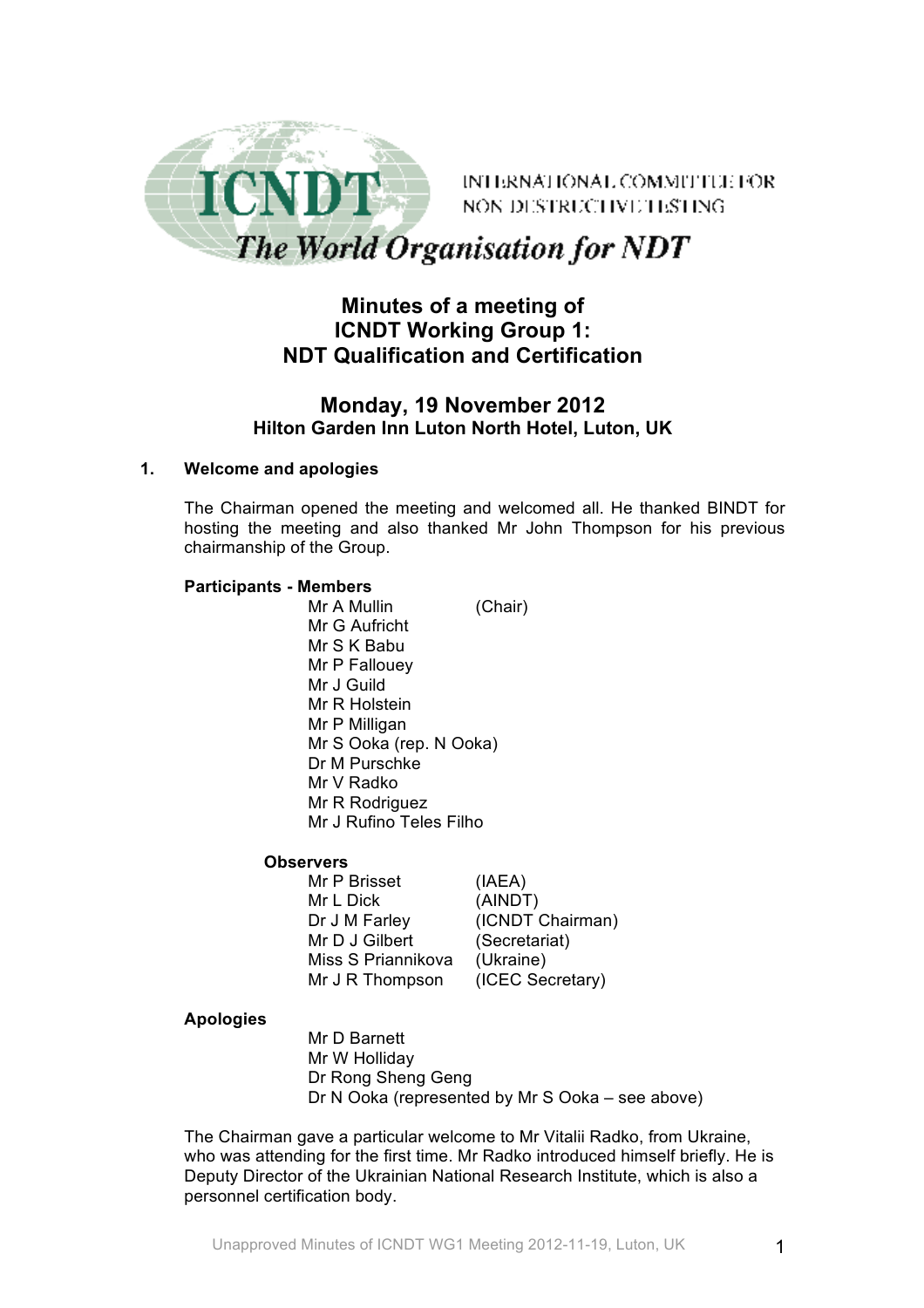The Chairman also noted that Mr Milligan was replacing Mr Thompson and that Mr Holliday had agreed to continue as a member of the Group.

#### **2. Approval of Agenda**

The Chairman stated that the Agenda, revision C, had been circulated prior to the meeting and no comments or suggestions for addition had been received. He invited these one more time and none were raised, so the Agenda was approved.

#### **3. Approval of Minutes of the previous meeting**

The minutes of the meeting held in Durban on 14 April 2012 had been circulated by Mr Thompson.

Mr Guild noted that 5 b) was incorrect in that he represented the African Federation of NDT (AFNDT) on the Group.

The minutes were approved, subject to this amendment.

Actions arising:

5 c): Mr Holliday had been confirmed as ASNT nominee as stated above. 10): Item would be covered in Agenda.

#### **4. WG1 membership**

The Chairman had sent an email requesting confirmation of membership of the Group. All had agreed to continue. He requested all Group members to advise any changes as they occurred.

Mr Dick confirmed that Mr Milligan would be taking over as official AINDT delegate from 1 January 2013.

BINDT will advise its replacement representative in due course.

Mr Guild believed that the SAINT representative would be Mr Harold Jansen, however this required confirmation.

Mr Mullin referred to two documents:

- WG1-01: Group Membership, in which it states the Group should include representatives form the 4 ICNDT regional groups; and
- WG1-02: Terms of Reference, in which it states that the Group may include representatives from each of the ICNDT member societies and external experts.

Mr Mullin then raised the questions of maximum size of the Group – should there be one? And is there a quota from each region? What are the processes for application to join the Group, application review (who decides?) and who can apply for observer status?

Dr Farley stated that the original idea was to have not too large a group but one that nevertheless had representation from all ICNDT regions. He noted that it was often the case when meetings were held alongside conferences and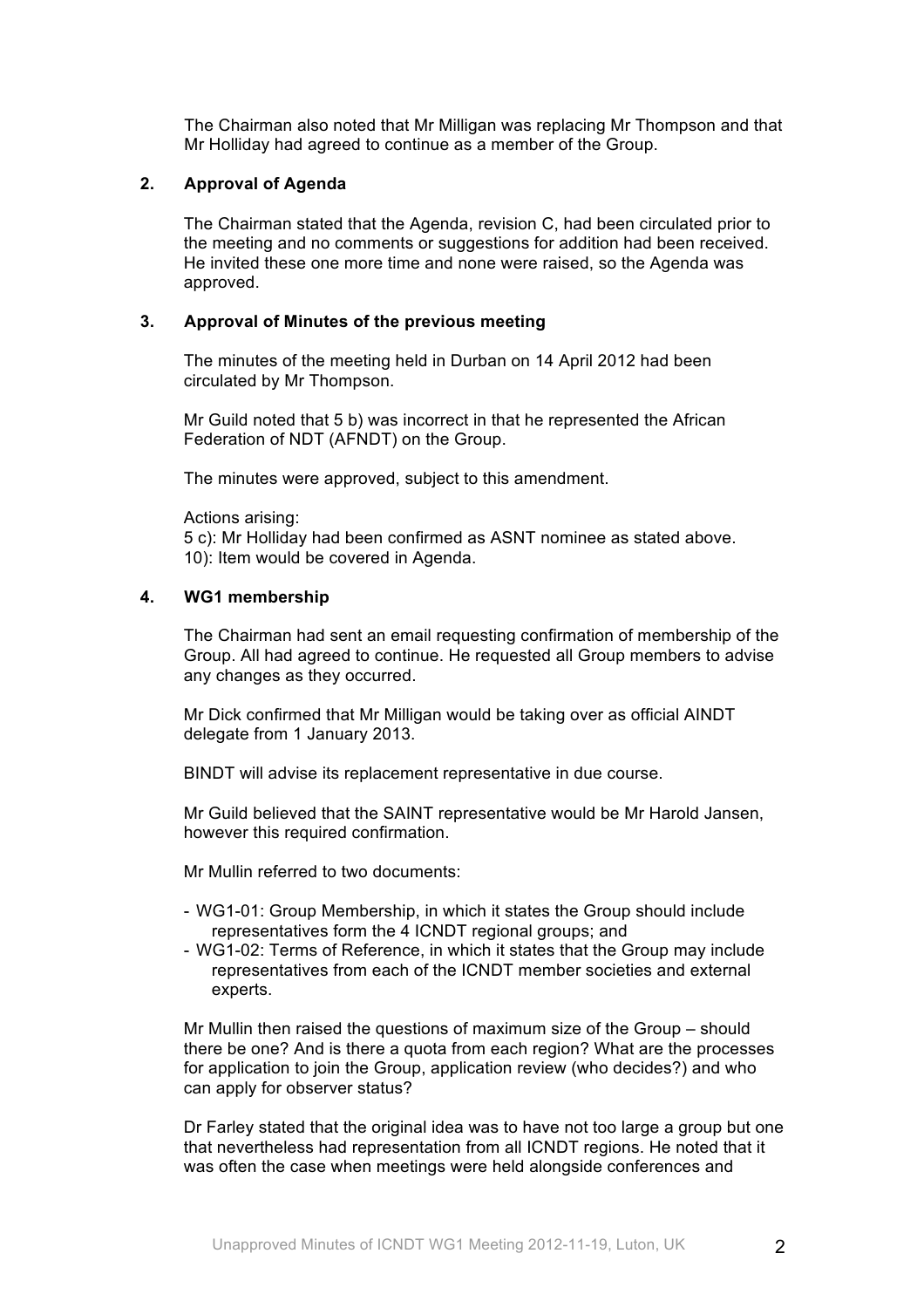events that interested parties would be present and might wish to attend in some capacity or another.

All understood that there might be a need to have a limit, for practical and organisational reasons. Mr Thompson reminded the Group that the Terms of Reference stated that 'members are appointed by the IEC taking into account the views of the PGPC and the Chairman'.

Mr Mullin proposed to revise the Membership principles and make clear the procedures, including size of Group, procedure for joining, observer status and quorum.

| <b>Action Ref.</b><br>No.<br>WG1/2012-11-<br>$19/$ . | Desc.                                  | <b>WHO</b> | <b>COMPLETE BY</b> |
|------------------------------------------------------|----------------------------------------|------------|--------------------|
|                                                      | <b>Review Membership</b><br>principles | AM         | Next meeting       |

#### **5. Action Plan**

The Chairman proceeded to go through the Action Plan step-by-step.

- 1. Regularly review and update the Group's objectives: On-going task.
- 2. Consider broadening ToR to include company-based certification: Action to be confirmed.

A1. Establish lines of communication: Regional Reps to be confirmed as follows:

Africa: J Guild, possibly H Jansen from SAINT Asia-Pacific: S K Babu, P Milligan Europe: M Purschke, R Rodriguez Pan-America: J Filho, S Bond

A2. Liaison:

- a) ISO TC135 SC7: ICNDT has official liaison, with nominated personnel Dr Farley and Mr Thompson. It was agreed that Mr Mullin would take over from Mr Thompson.
- b) IAF: Mr Zirnhelt was difficult to contact. To be advised.
- c) ISO/CASCO: Mr Thompson currently handled the liaison. Current work item on terminology. Mr Thompson to continue.
- d) ASME etc: Mr Fallouey to handle.
- e) IAEA: Dr Farley progressing; meeting on 27 November.

A3. Directory: S K Babu progressing.

A4. Guidance: Mr Barnett had been in contact with Asian certification bodies. Dr Farley suggested an appendix to next version of Guidelines document. Mr Dick said AINDT would support Mr Milligan with this task. On-going.

A5. Forum: Mr Mullin proposed future forums to be held alongside APCNDT (Mumbai, Nov 2013) and ECNDT (Prague, Oct 2014). Mr Thompson reported that feedback on the Durban forum had been positive. He also mentioned the NDE forum to take place at the 2013 ASME Pressure Vessels & Piping (PVP) Conference, 15 July 2013, Paris. Participation had proved successful in the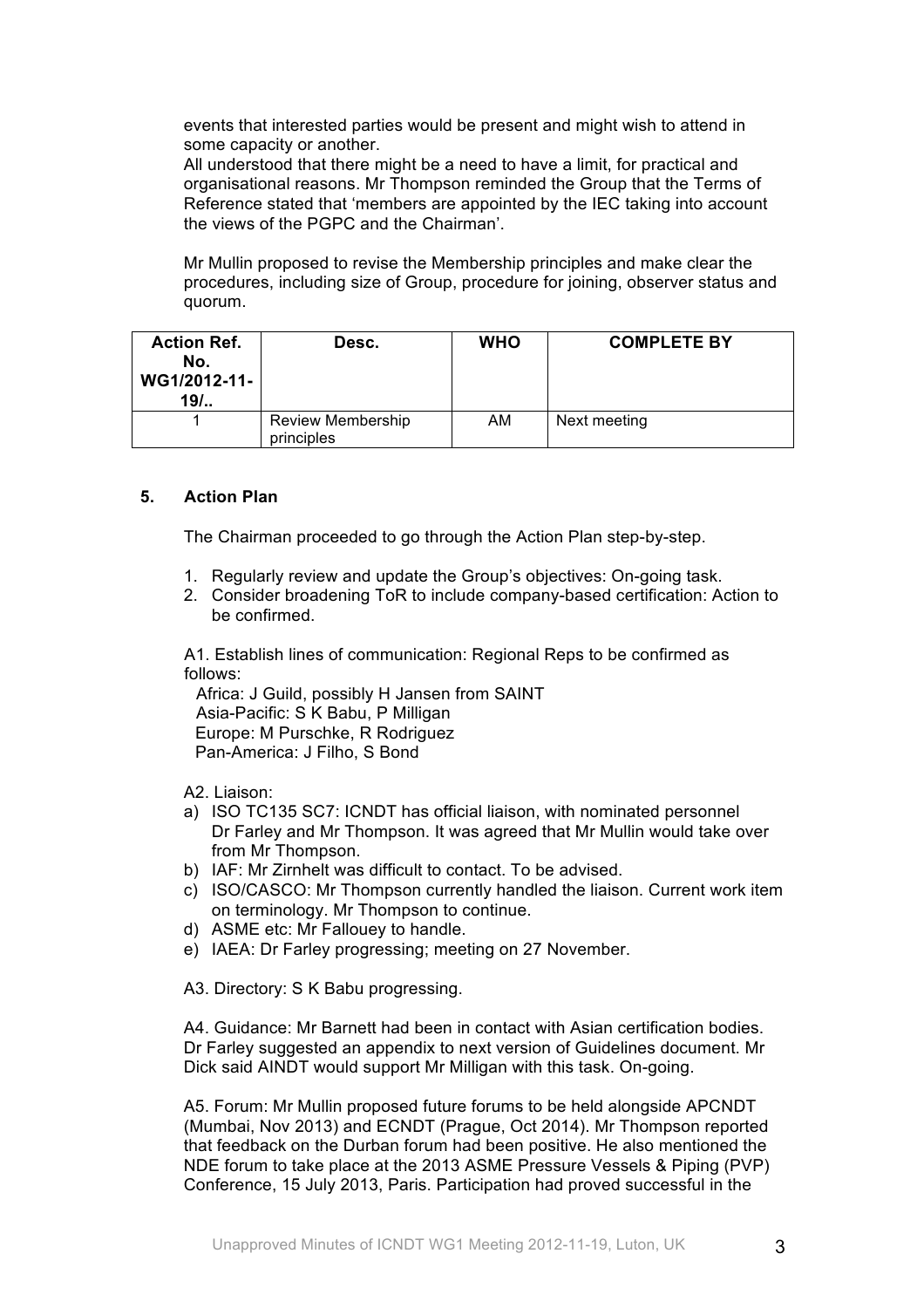past when handled through EFNDT; Mr Thompson suggested perhaps ICNDT might be interested. To be considered.

| <b>Action Ref.</b><br>No.<br>WG1/2012-11-<br>$19/$ | Desc.                                                                   | <b>WHO</b> | <b>COMPLETE BY</b> |
|----------------------------------------------------|-------------------------------------------------------------------------|------------|--------------------|
|                                                    | Consider participation in<br>NDE Forum at ASME<br>PVP, July 2013, Paris | All        | Next meeting       |

A6. Website: On-going development – D Gilbert/A Mullin progressing.

A7. Application of EN ISO 9712: Ref. Agenda.

A8. Gap analysis: ISO were looking at revision of TR 25107, probably under WG9 of SC7. It is expected that WG9 will be split into groups of experts dealing with specific topics. ICNDT may put forward members to these sub-groups. DR Farley explained reason for wanting gap analysis – having two documents does not help harmonisation. There are differences, leading to confusion. ASME code requires operators to work to SNTC-1A which in turn refers to CP106 as Body of Knowledge. A single BoK would be better. After some discussion Mr Babu volunteered to carry out gap analysis.

| <b>Action Ref.</b><br>No.<br>WG1/2012-11-<br>$19/$ . | Desc.                                         | <b>WHO</b> | <b>COMPLETE BY</b> |
|------------------------------------------------------|-----------------------------------------------|------------|--------------------|
|                                                      | Conduct gap analysis -<br>TR 25107 vs. CP106. | <b>SKB</b> | ASAP               |

A9. ASNT: Mr Mullin explained background. Dr Purschke reported on EFNDT experiences with successful general liaison. Action on-going.

B1. New methods: Mr Fallouey reported on a new ISO Standard on methodology for qualification of non-destructive tests, which includes something on new techniques. He would circulate information.

| <b>Action Ref.</b><br>No.<br>WG1/2012-11-<br>$19/$ | Desc.                                                               | <b>WHO</b> | <b>COMPLETE BY</b> |
|----------------------------------------------------|---------------------------------------------------------------------|------------|--------------------|
| 4                                                  | Circulate information on<br>new standard covering<br>new techniques | PF.        | Next meeting       |

B2. Guidelines: Dr Purschke requested to stand back from this action. It was agreed that corrections and additions should be forwarded to Mr Gilbert who would act as editor and incorporate these in a revised draft. Mr Fallouey suggested a new chapter on how the new standard compares with the old. See also Agenda item 9.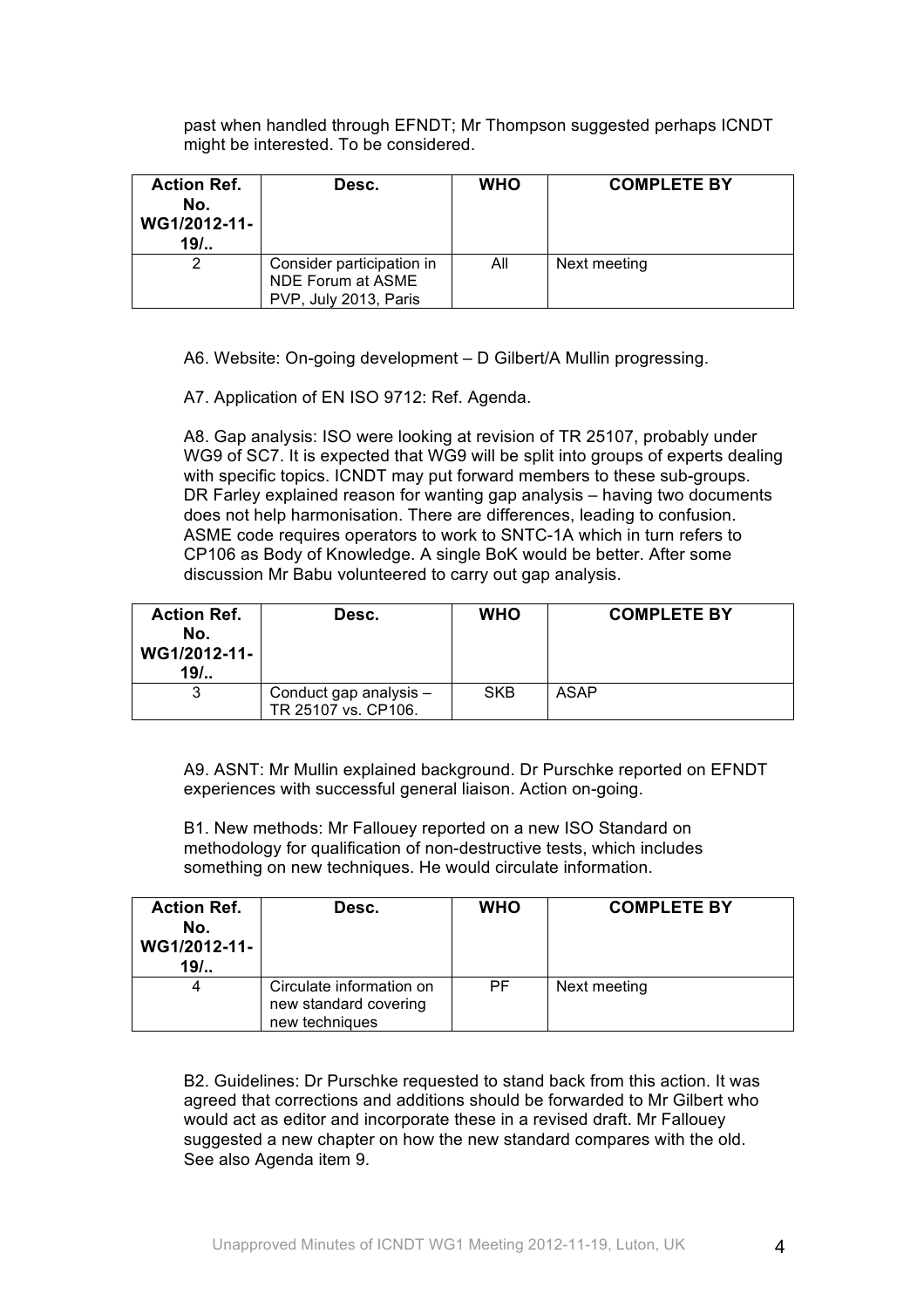| <b>Action Ref.</b><br>No.<br>WG1/2012-11-<br>$19/$ | Desc.                   | <b>WHO</b> | <b>COMPLETE BY</b> |
|----------------------------------------------------|-------------------------|------------|--------------------|
| 5                                                  | Submit updates to       | Αll        | Next meeting       |
|                                                    | Guidelines to D Gilbert |            |                    |

B3. Practical exams: Mr Mullin proposed a first draft to be produced for APCNDT, Nov 2013. Refer to Agenda item.

## **6. Task sharing with ICEC**

Mr Mullin referred to the discussion paper he had circulated and also to the discussion that had taken place at the ICEC meeting earlier that day. All agreed on the need to have clear documents. The roles of WG1 and ICEC were described, broadly speaking, as 'developers' and 'implementers' respectively. OP 18 (ICEC) and WG1 ToR would be reviewed and revised if necessary, to define objectives and make functions clear, and circulated to ICEC and WG1 members for approval. Dr Farley volunteered to complete this task in collaboration with the ICEC Secretary.

| <b>Action Ref.</b><br>No.<br><b>WG1/2012-</b><br>$11 - 19/$ | Desc.                                           | <b>WHO</b> | <b>COMPLETE BY</b> |
|-------------------------------------------------------------|-------------------------------------------------|------------|--------------------|
| 6                                                           | Review and revise<br>OP18 (ICEC) and WG1<br>ToR | AM/JRT/JMF | 12 December 2012   |

### **7. Recommendation for implementation of ISO 9712:2012**

The Chairman referred to his document: 'ICNDT WG1 Comments Template – Review of ISO 9712: 2012 for statements to be interpreted' that had been circulated and some comments received, notably from Messrs Radko and Rodriguez. He then proceeded to go through the document.

Several statements require clarification; clear definition of terminology is needed to avoid misinterpretation. All agreed this was a very worthwhile exercise. The first step was to collect details of statements in question and decide how to go about dealing with the issues. Mr Mullin would select the 'top 20' statements and then ask certification bodies how they interpreted them. The results could then be collated and possibly published on the website and/or cross-referenced in the Guidelines document. This could form a useful resource for how the harmonised standard may be interpreted.

| <b>Action Ref.</b><br>No.<br>WG1/2012-11-<br>$19/$ | Desc.                                                                                             | <b>WHO</b> | <b>COMPLETE BY</b> |
|----------------------------------------------------|---------------------------------------------------------------------------------------------------|------------|--------------------|
|                                                    | Compile 'top 20' EN ISO<br>9712 statements and<br>circulate to CBs for info<br>on interpretation. | AM         | <b>ASAP</b>        |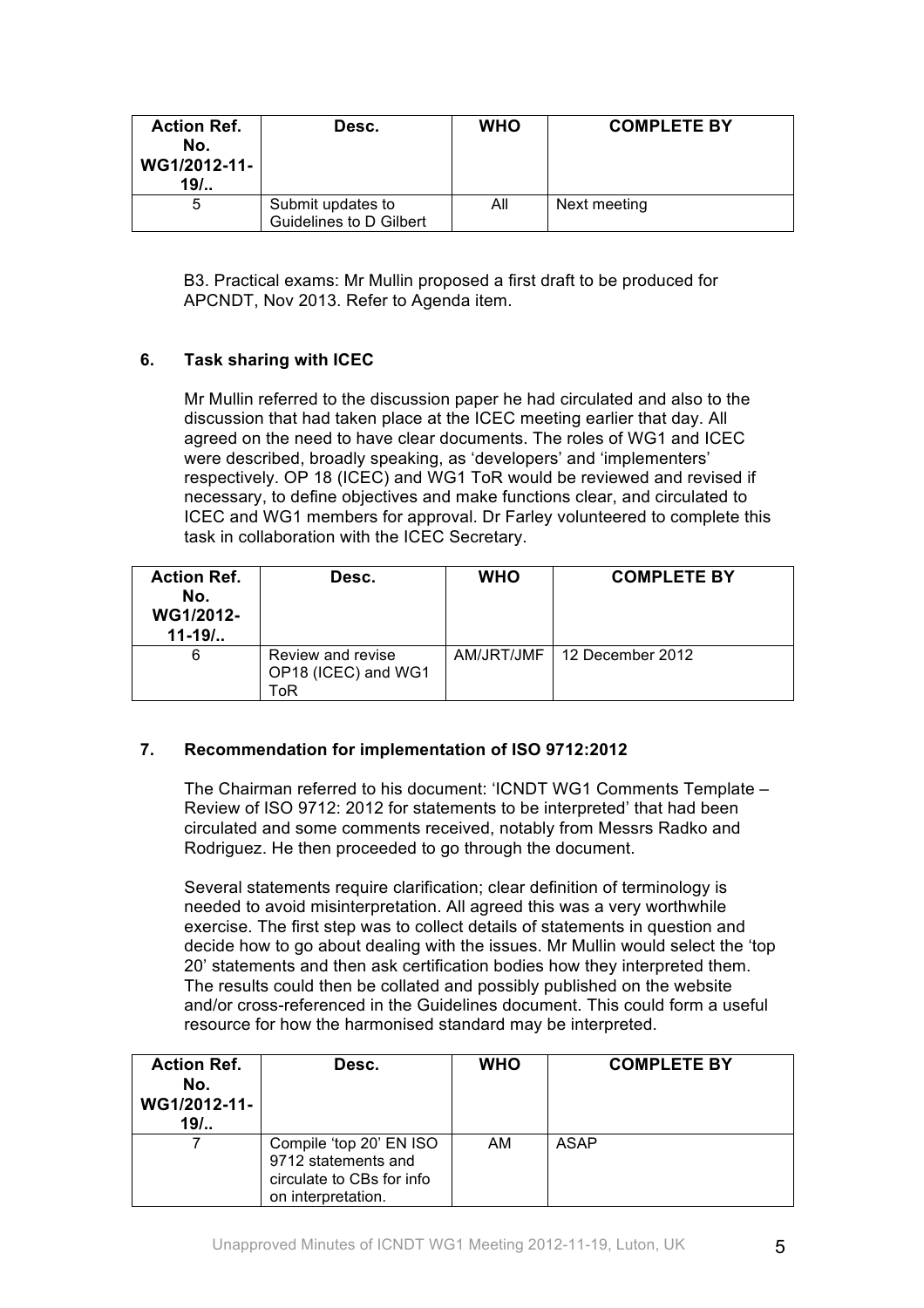### **8. Guideline for administering practical examination**

Mr Babu had produced and circulated a draft guideline and this was discussed. It was agreed that it might be appropriate to set up a working group or subgroup to consider the recommendations, which included minimum sizes of specimens. Action on-going.

| <b>Action Ref.</b><br>No.<br>WG1/2012-11-<br>$19/$ | Desc.                                                                                                        | <b>WHO</b> | <b>COMPLETE BY</b> |
|----------------------------------------------------|--------------------------------------------------------------------------------------------------------------|------------|--------------------|
| 8                                                  | Consider WG to look at<br>S K Babu's draft<br>Guideline for<br><b>Administering Practical</b><br>Examination | All        | Next meeting       |

### **9. ICNDT Guide: Condition monitoring matter**

It was suggested that at some stage it might become necessary to update the Guidelines document to incorporate Condition Monitoring. However it was agreed to make this separate from the other updates and commence liaison with ISO TC108 SC5 with a view to adding relevant CM information at a later date.

| <b>Action Ref.</b><br>No.<br>WG1/2012-11-<br>$19/$ | Desc.                                                                   | <b>WHO</b> | <b>COMPLETE BY</b> |
|----------------------------------------------------|-------------------------------------------------------------------------|------------|--------------------|
| 9                                                  | Commence liaison with<br>ISO TC108 SC5 w.r.t<br><b>CM</b> in Guidelines | AM/JMF     | Next meeting       |

### **10. Discussions with IAEA and priorities for future IAEA NDT projects**

Dr Farley reported that a meeting between ICNDT and IAEA was scheduled to take place on 27 November in Vienna, at which both organisations would present their status and plans. Both organisations had common objectives in terms of personnel competency and safety. ICNDT might help identify potential projects to help other countries establish certification schemes, for example, or to provide additional information to update and expand the body of knowledge referred to earlier. It was Dr Farley's hope that ICNDT could work with IAEA to draw up what might be valuable projects across the world.

Mr Brisset pointed out that the way it works is that member nations approach IAEA for assistance and help with projects, not the other way round. He also reported that IAEA was working on at least two relevant documents: Tec Doc 628: Training syllabus for conventional methods, Rev. 3 (alternative to TR 25107); and a training guideline on digital radiography.

Dr Farley asked if there was any activity within IAEA on guidance on security of radiation devices, noting the discussions that ICNDT had held with WINS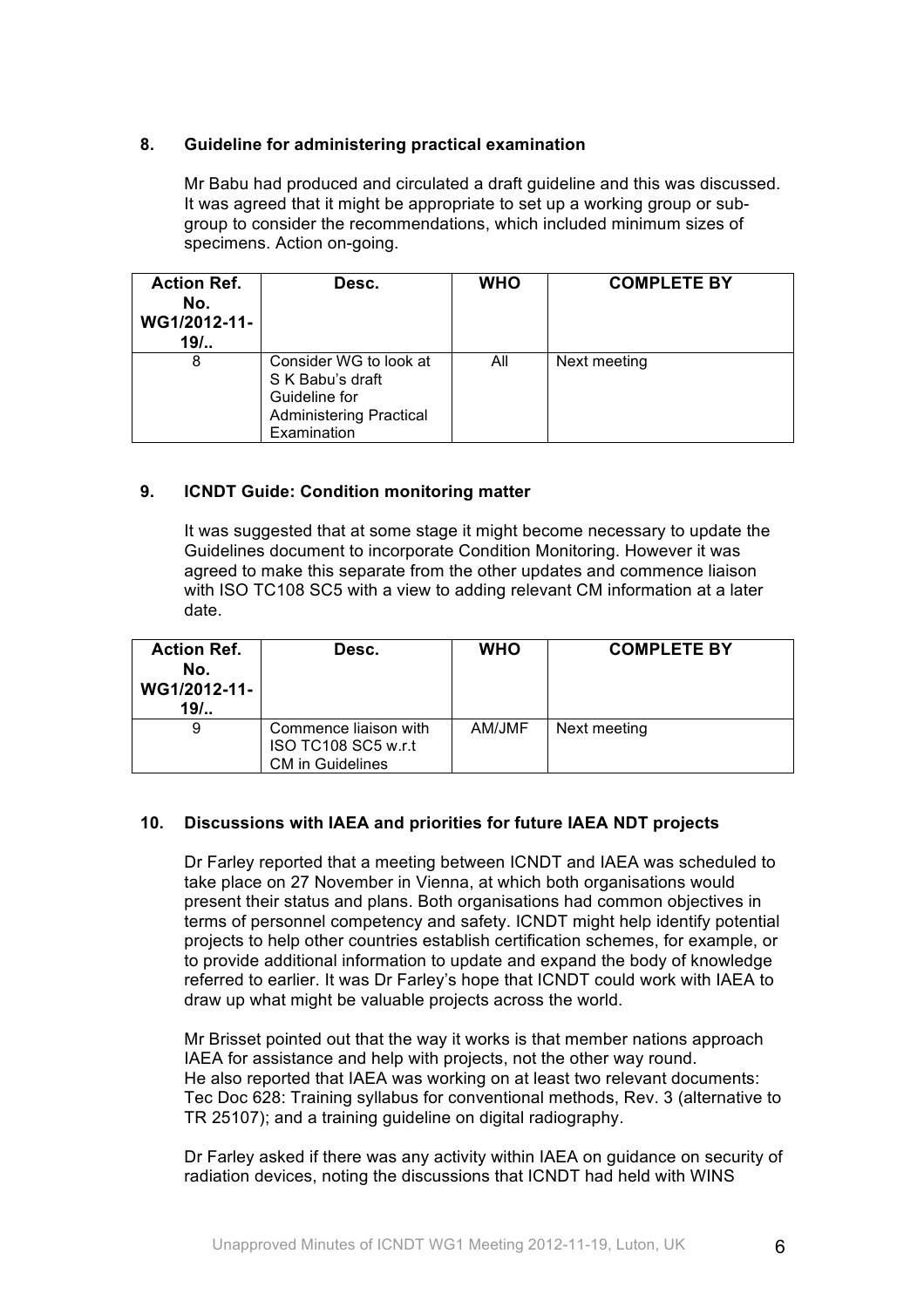(World Institute for Nuclear Security). Mr Brisset referred to IAEA's Nuclear and Security Department.

#### **11. Status of ISO/IEC 17024: 2012**

Mr Fallouey had studied the update and identified no major changes; most were to do with incorporating into the IAF Guide. He proposed to produce a paper detailing the changes for circulation to the Group. However Mr Thompson stated that he had already done a comparison. He felt the new Standard was better but was still not perfect. The plan was to do away with Guide 24; there was a new clause on principles covering impartiality and dealing with complaints, among other things. Mr Mullin reported that there was an IAF resolution that the transition to the new Standard would be three years from the date of publication – 1 July 2012.

It was agreed that the new Standard warranted a chapter in the new Guidelines document.

| <b>Action Ref.</b><br>No.<br>WG1/2012-11-<br>$19/$ | Desc.                                                           | <b>WHO</b>      | <b>COMPLETE BY</b> |
|----------------------------------------------------|-----------------------------------------------------------------|-----------------|--------------------|
| 10                                                 | Produce new chapter on<br>ISO/IEC 17024: 2012 for<br>Guidelines | PF/JRT/AM LASAP |                    |

### **12. Report on the work of the ICEC**

Mr Fallouey reported on the progress made at the ICEC meeting held earlier that day, as follows:

- OP18, the ICEC constitutional document, to be revised to describe the relationship between the ICEC and WG1 (referred to above).
- 5 ICNDT members had signed the ICNDT Multilateral Recognition Agreement; Australia and Brazil were to sign tomorrow.
- A composite budget covering ICNDT MRA, PCB CA and EQB business was approved and cleared for IEC approval.
- OP18 (CEC ToR) to be further revised to incorporate reference to the EQB, working interfaces with WG1, etc., and a new OP (#23) on EQB Administration.
- The ICEC's Action Plan was reviewed and updated.
- OPs 19 and 20 to be revised to incorporate minor typographical amendments and agreed corrections before distribution to the ICEC for "final" approval.
- The process for appointment of assessors was agreed.
- The upgrade of software for the ICNDT EQB was in progress, the questions cleaned up but further work was required to make it fully compliant with ISO IEC 17024 requirements for fairness, validity and reliability.

#### **13. Any other business**

There was none.